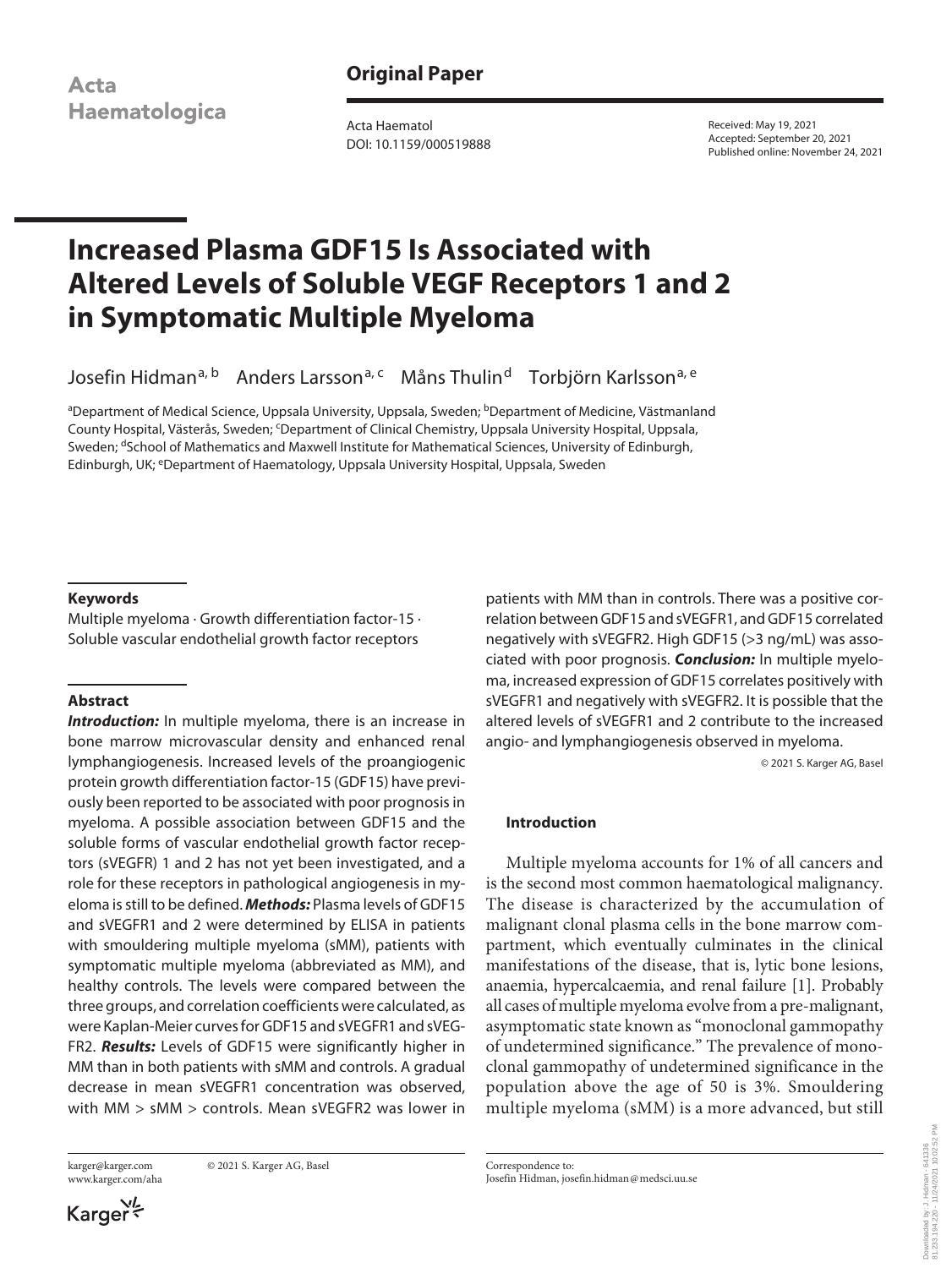asymptomatic, stage of the disease. In 10% of patients per year over the first 5 years following diagnosis, sMM progresses to symptomatic multiple myeloma (herein abbreviated as simply "MM") [[2\]](#page-6-1).

<span id="page-1-3"></span><span id="page-1-2"></span><span id="page-1-1"></span><span id="page-1-0"></span>Angiogenesis is of importance in the progression of the disease; in patients with myeloma, an increased bone marrow microvascular density is seen [\[3](#page-6-2)]. Lymphatic angiogenesis in the kidneys is also enhanced in myeloma [\[4](#page-6-3)]. Vascular endothelial growth factor (VEGF) is a family of proteins that regulate angiogenesis and lymphatic angiogenesis. These growth factors exert their effect on angiogenesis by binding and activating specific transmembrane receptor tyrosine kinases predominantly expressed on endothelial cells [\[5](#page-6-4)]. The VEGF-VEGF receptor interaction stimulates proliferation and migration of endothelial cells. Three different VEGF receptors (R1, R2, and R3) have been identified, and activation of VEGFR2 by VEGF-A is the most important ligand-receptor interaction in angiogenesis. The receptor VEGFR1, expressed as a soluble protein (sVEGFR1), has mainly been regarded as a negative regulator of VEGF signalling by acting as a decoy receptor for VEGF. Proliferation and migration of lymphatic endothelial cells depends on activation of VEGF receptors 2 and 3 by the growth factors VEGF-C and D. Alternative splicing of VEGF and VEGFR pre-mRNA gives rise to different VEGF and VEGFR protein isoforms that can have opposing functions in vessel formation [\[6](#page-6-5), [7](#page-6-6)].

<span id="page-1-5"></span><span id="page-1-4"></span>Vascular endothelial growth factor mRNA is overexpressed in the majority of tumours in humans [[7](#page-6-6)], including myeloma [[8](#page-6-7)], and its expression correlates positively with invasiveness, metastasis, and adverse prognosis [[5\]](#page-6-4). Also, VEGFRs are expressed by malignant plasma cells [\[8\]](#page-6-7). There are currently several cancer therapies targeting the VEGF-VEGFR signalling pathway, including bevazicumab, ziv-aflibercept, and multiple tyrosine kinase in-hibitors such as sorafenib and sunitinib [\[5\]](#page-6-4).

<span id="page-1-8"></span><span id="page-1-7"></span><span id="page-1-6"></span>The proangiogenic protein growth differentiation factor-15 (GDF15) is a member of the transforming growth factor β superfamily. It is highly expressed in the placenta, with increasing serum concentration during pregnancy [\[9](#page-6-8)], and it stimulates endothelial colony-forming cell migration and proliferation in a paracrine fashion [\[10](#page-6-0)]. High levels of circulating GDF15 are seen in patients with various types of cancer such as prostate and colorectal cancer [[9](#page-6-8)]. An increased concentration of GDF15 has also been observed and is associated with poor prognosis, in patients with myeloma [[11,](#page-6-0) [1](#page-6-0)[2](#page-6-1)]. The poor prognosis can at least partly be explained by the finding that bone marrow mesenchymal stem cell-derived GDF15 confers resistance to chemotherapeutic drugs commonly used for

<span id="page-1-9"></span>treatment of multiple myeloma, such as melphalan, bortezomib, and lenalidomide [[1](#page-6-0)[2](#page-6-1)]. It has been reported that GDF15 stimulates VEGF expression in vitro [[1](#page-6-0)[3](#page-6-2)], but whether it exerts its effect on angiogenesis any further by modulation of the VEGF receptor expression is currently not known. A possible role for soluble VEGFR1 and 2 in pathological angiogenesis in multiple myeloma has not yet been investigated.

In this study, plasma levels of sVEGFR1 and 2, in relation to levels of GDF15, were determined by ELISA, in patients with MM, patients with sMM, and healthy controls. To our knowledge, this is the first study investigating levels of GDF15 in patients with MM, in comparison with patients with sMM.

# **Patients and Methods**

<span id="page-1-10"></span>Blood plasma from 142 newly diagnosed myeloma patients, stored in the Uppsala-Umeå Cancer Consortium (U-CAN) Biobank, was used for ELISA analyses of GDF15 and sVEGFR 1 and 2. The patients were divided into two groups, those with MM (*n* = 122) and those with sMM (*n* = 20). The International Myeloma Working Group 2014 diagnostic criteria for MM and sMM [[1](#page-6-0)[4](#page-6-3)] were used, with the exception of serum-free light chain analysis and skeletal MRI which were performed in a minority of the patients only. Laboratory and radiographic data from the time of the myeloma diagnosis were obtained from the individual patient charts. Serum creatinine and haemoglobin levels were available for all subjects in the two patient groups. Serum calcium levels were available for all sMM patients and for 91 (75%) of the patients in the MM group. A skeletal CT had been performed in all sMM patients and in 118 of the 122 (97%) patients in the MM group. Data for staging according to the International Staging System (ISS) [[1](#page-6-0)[5\]](#page-6-4) were available in 17 (85%) and 107 (88%) of the patients in the sMM and MM groups, respectively. Since lactate dehydrogenase was analysed in very few patients, we did not categorize the patients according to the revised ISS (R-ISS) [[1](#page-6-0)[6](#page-6-5)].

<span id="page-1-12"></span><span id="page-1-11"></span>Results of cytogenetic analyses were available for 17 (85%) of the sMM patients and 107 (88%) of the patients with MM. The presence of a least one of the cytogenetic abnormalities 1q gain, *t*(4;14), *t*(14;16) or deletion 17p in bone marrow plasma cells was defined as high-risk cytogenetics. Blood plasma from 71 age- and sex-matched individuals was used as control.

Written informed consent was obtained from all study participants. This study was approved by the Research Ethics Committee of Uppsala University (Epn 2010/98, 2014/233, and Ups 01-367).

The ELISA analyses were performed using commercial sandwich kits (R&D Systems, Minneapolis, MN, USA) for GDF15 (DY957) and for sVEGFR1 (DY321B) and sVEGFR2 (DY357). Absorbances were measured using a SpectraMax 250 analyser (Molecular Devices, Sunnyvale, CA, USA). The total coefficient of variations of the assays was approximately 6%. The assays were performed blinded without knowledge of the clinical diagnosis. All samples were analysed in the same run using two microtiter plates to reduce plate-to-plate variation.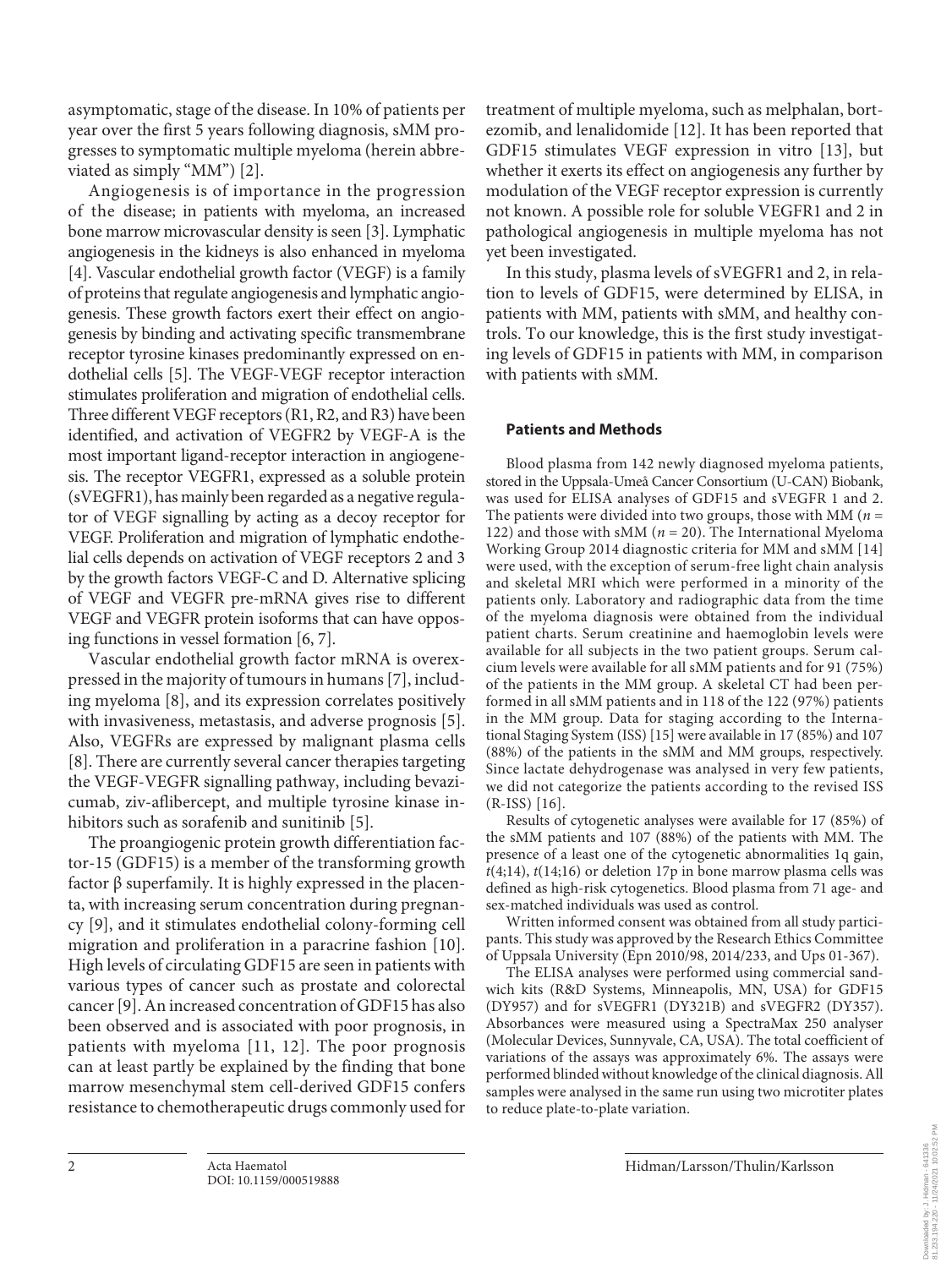| <b>Table 1.</b> Clinical and laboratory |
|-----------------------------------------|
| characteristics of patients with        |
| smouldering myeloma, patients with      |
| symptomatic myeloma, and of controls    |

| Variable                                                                   | Smouldering<br>myeloma<br>$(n = 20)$                                   | Symptomatic<br>myeloma<br>$(n = 122)$                               | Controls<br>$(n = 71)$                                               |
|----------------------------------------------------------------------------|------------------------------------------------------------------------|---------------------------------------------------------------------|----------------------------------------------------------------------|
| Age, years                                                                 | 77 (45-91)                                                             | 71 (43–90)                                                          | $67(43 - 79)$                                                        |
| Renal insufficiency, %                                                     | 5                                                                      | 25                                                                  | n/a                                                                  |
| Anaemia, %                                                                 | 5                                                                      | 34                                                                  | n/a                                                                  |
| Bone lesions, %                                                            | 0                                                                      | 78                                                                  | n/a                                                                  |
| Hypercalcaemia, %                                                          | 0                                                                      | 11                                                                  | n/a                                                                  |
| High-risk cytogenetics, %                                                  | $\mathbf 0$                                                            | 15                                                                  | n/a                                                                  |
| ISS I, %                                                                   | 29                                                                     | 19                                                                  | n/a                                                                  |
| ISS II, %                                                                  | 65                                                                     | 44                                                                  | n/a                                                                  |
| ISS III, %                                                                 | 6                                                                      | 37                                                                  | n/a                                                                  |
| lgA myeloma, %                                                             | 10                                                                     | 19                                                                  | n/a                                                                  |
| lgG myeloma, %                                                             | 85                                                                     | 58                                                                  | n/a                                                                  |
| Bence Jones myeloma, %                                                     | 5                                                                      | 20                                                                  | n/a                                                                  |
| Non-secretory myeloma, %                                                   | 0                                                                      | 3                                                                   | n/a                                                                  |
| Hb, g/L                                                                    | 122 (92-147)                                                           | 106 (72–162)                                                        | 143 (113–175)                                                        |
| β2-Microglobulin, mg/L<br>GDF15, ng/mL<br>sVEGFR1, ng/mL<br>sVEGFR2, ng/mL | $2.8(1.7-8.7)$<br>$1.0(0.3-2.9)$<br>$2.1(0.2 - 5.0)$<br>$3.6(2.0-8.2)$ | $4.1(1.4-46)$<br>$1.7(0.3-10)$<br>$3.4(0.2-18)$<br>$3.7(1.7 - 7.9)$ | $2.8(1.0-5.0)$<br>$0.8(0.4-2.4)$<br>$0.4(0.2-4.5)$<br>$4.3(2.4-6.9)$ |
|                                                                            |                                                                        |                                                                     |                                                                      |

Age, Hb, β2-microglobulin, GDF15, sVEGFR1, and sVEGFR2 are expressed as median, range. n/a, not applicable; GDF15, growth differentiation factor-15; sVEGFR, soluble forms of vascular endothelial growth factor receptor.

Statistical analyses were performed using the software R 3.6.3 (R Foundation for Statistical Computing, Vienna, Austria). To assess the relative differences in biomarker levels between groups, linear models adjusted for age were used on log-transformed data (because of non-normality). Correlations were computed and tested using the Spearman rank correlation. Survival rates were assessed graphically using Kaplan-Meier curves and formally tested using a proportional hazards regression model adjusted for age. Throughout, the *p* values were adjusted for multiplicity using the Benjamini-Hochberg procedure. Cutoff value for GDF15 was chosen using a visual inspection of the GDF15 values (without looking at survival), in which it was observed that the values were clustered in two groups: a larger group with GDF15 ≤3 and a smaller group with GDF15 >3. We hypothesized that if GDF15 was correlated with survival, then a difference between these two groups would be seen in plots of Kaplan-Meier curves [\[1](#page-6-0)[7](#page-6-6)].

## <span id="page-2-0"></span>**Results**

In this study, we analysed blood plasma levels of GDF15 and sVEGFR1 and 2, by means of ELISA, in 142 newly diagnosed multiple myeloma patients. Twenty (14%) of the patients were diagnosed with sMM while 122 (86%) had symptomatic disease. The median age for patients with sMM and symptomatic MM was 77 and 71 years, respectively. The control population consisted of

GDF15 and Soluble VEGF Receptors in Multiple Myeloma

71 individuals with a median age of 67 years. In the MM group, 11% had hypercalcaemia while 25% and 34% suffered from renal failure and anaemia, respectively. One patient with sMM had anaemia and renal failure not related to the haematological disease. The CT examination revealed myeloma bone disease in 78% of the patients in the MM group. Thirty-seven percent of the patients with symptomatic disease had ISS stage III. The corresponding number for sMM patients was 6%. High-risk cytogenetics was found in 15% of the MM patients. None of the sMM patients exhibited high-risk cytogenetic markers.

Forty-two percent (51/122) of the patients in need of treatment at the time of diagnosis were subjected to highdose melphalan treatment and subsequent autologous haematopoietic stem cell transplantation while 58% (71/122) received conventional anti-myeloma therapy. Clinical and laboratory characteristics of patients with sMM, patients with MM, and controls, respectively, are summarized in Table 1.

The mean β2-microglobulin (B2M) level was significantly higher in patients with symptomatic MM than in patients with sMM ( $p < 0.01$ ) and controls ( $p < 0.001$ ), but there was no significant difference between sMM patients and controls (Table 2). Plasma levels of GDF15 were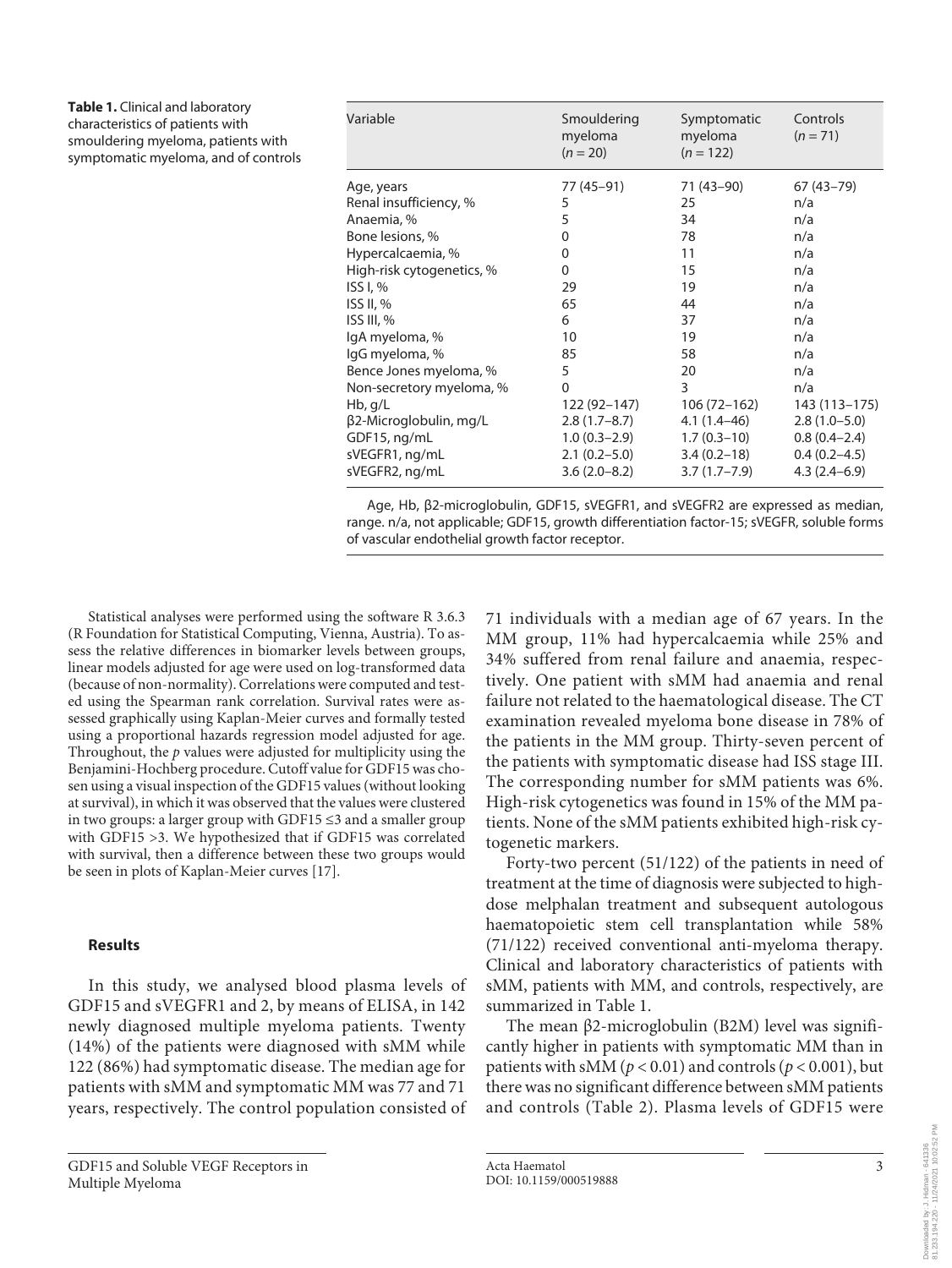| Table 2. Relative difference between Hb, |
|------------------------------------------|
| β2-microglobulin, GDF15, sVEGFR1, and    |
| sVEGFR2, between the different groups    |

| Variable                                       | Relative difference | $\pm$ SE | <i>p</i> value |  |  |  |
|------------------------------------------------|---------------------|----------|----------------|--|--|--|
| Symptomatic myeloma versus smouldering myeloma |                     |          |                |  |  |  |
| Hb                                             | 1.138436            | 0.001941 | < 0.01         |  |  |  |
| β2-Microglobulin                               | 0.567609            | 0.010693 | < 0.01         |  |  |  |
| GDF15                                          | 0.582870            | 0.009072 | < 0.01         |  |  |  |
| sVEGFR1                                        | 0.520962            | 0.018023 | < 0.05         |  |  |  |
| sVEGFR2                                        | 1.047452            | 0.004436 | ns             |  |  |  |
| Symptomatic myeloma versus controls            |                     |          |                |  |  |  |
| Hb                                             | 1.331054            | 0.000813 | < 0.001        |  |  |  |
| β2-Microglobulin                               | 0.565460            | 0.002661 | < 0.001        |  |  |  |
| GDF15                                          | 0.476743            | 0.001687 | < 0.001        |  |  |  |
| sVEGFR1                                        | 0.165185            | 0.000470 | < 0.001        |  |  |  |
| sVEGFR2                                        | 1.136726            | 0.001900 | < 0.01         |  |  |  |
| Smouldering myeloma versus controls            |                     |          |                |  |  |  |
| Hb                                             | 1.177891            | 0.000708 | < 0.001        |  |  |  |
| β2-Microglobulin                               | 0.967769            | 0.005875 | ns             |  |  |  |
| GDF15                                          | 0.819418            | 0.006003 | 0.05           |  |  |  |
| sVEGFR1                                        | 0.348627            | 0.004554 | < 0.001        |  |  |  |
| sVEGFR2                                        | 1.123126            | 0.005200 | ns             |  |  |  |

ns, not significant; GDF15, growth differentiation factor-15; sVEGFR, soluble forms of vascular endothelial growth factor receptor; SE, standard error. Relative difference (RD): 1 means no difference in levels between the two groups; RD <1 means that the first group has a higher level; RD >1 means that the first group has a lower level.

significantly higher in patients with symptomatic MM than in patients with sMM ( $p < 0.01$ ) and controls ( $p <$ 0.001) (shown in Fig. 1a; Table 2). The difference in GDF15 levels between patients with sMM and healthy controls reached borderline significance ( $p = 0.05$ ). Mean plasma levels of sVEGFR1 were significantly higher in patients with symptomatic MM than in sMM patients (*p* < 0.05) and controls ( $p < 0.001$ ). Additionally, there was a significant difference in sVEGFR1 between the sMM and control groups ( $p < 0.001$ ), with the latter group showing a lower mean level (shown in Fig. 1b; Table 2). Patients with MM had a lower mean plasma level of sVEGFR2 than controls  $(p < 0.01)$  (shown in Fig. 1c; Table 2).

There was a positive correlation between plasma levels of GDF15 and sVEGFR1, as well as between GDF15 and Β2Μ. However, GDF15 correlated negatively with sVEG-FR2 and haemoglobin levels (Table 3).

Twenty-three percent (32 of 142) of the patients had GDF15 levels >3 ng/mL, and all of them had symptomatic myeloma. Myeloma patients with GDF15 >3 ng/mL had a significantly ( $p < 0.001$ ) reduced overall survival (OS) compared to those with GDF  $\leq$ 3 ng/mL, with median survival from diagnosis to death being 36 and 59 months, respectively, for these two groups (shown in Fig. 2a). No correlation was found between either sVEGFR1 or sVEGFR2 and OS. The median survival for all patients with symptomatic myeloma was 50 months (shown in Fig. 2b).

# **Discussion**

<span id="page-3-0"></span>In an attempt to elucidate a possible association between expression of the proangiogenic protein GDF15 and proteins involved in the VEGF-VEGFR signalling pathways in multiple myeloma, we compared the plasma levels of GDF15 and soluble VEGF receptors 1 and 2 in patients with MM, patients with sMM, and healthy controls. Our results showing increased circulating GDF15 in patients with multiple myeloma are consistent with findings in previous studies [\[11,](#page-6-0) [1](#page-6-0)[2,](#page-6-1) [1](#page-6-0)[8\]](#page-6-7). In contrast to these three previous studies, we compared GDF15 levels between patients with symptomatic MM, sMM patients, and controls, and not only between patients with symptomatic disease and healthy controls. Our finding that there is a strong trend toward a significantly increased mean GDF15 in sMM compared with controls indicates that elevated GDF15 is an early event in myeloma progression. This has, to our knowledge, not previously been shown. Furthermore, we confirm previously published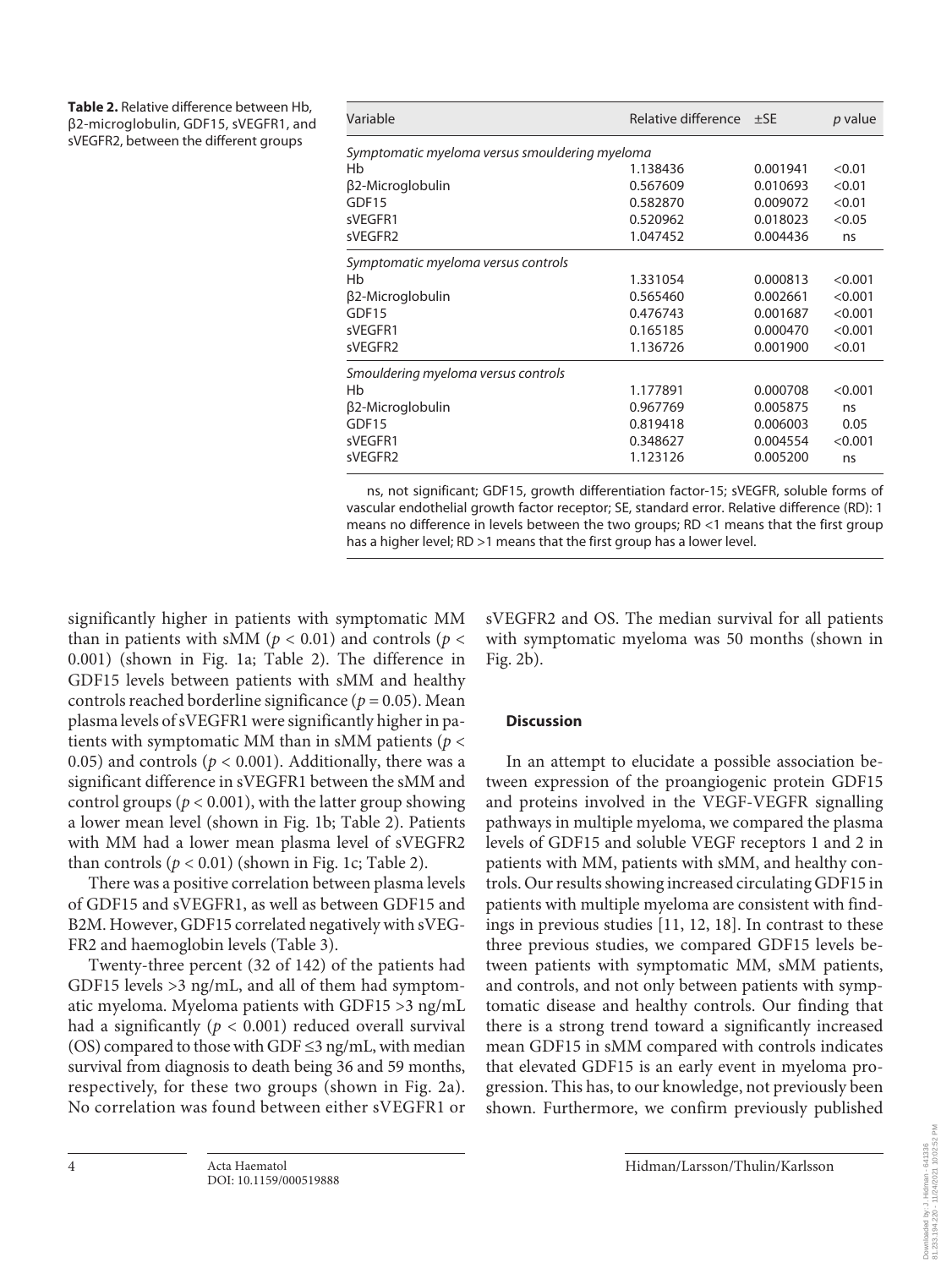

**Fig. 1.** Boxplots visualizing levels of GDF15 and sVEGR1 and 2 in nanogram per millilitre, in controls and in patients with smouldering myeloma and symptomatic myeloma. Medians are shown in thick lines. The bottom and top of the boxes represent the first and third quartiles. The whiskers show the smallest and highest nonoutliers. Outliers are shown as circles. **a** Results for GDF15. **b** Results for sVEGFR1. **c** Results for sVEGFR2. GDF15, growth differentiation factor-15; sVEGFR, soluble forms of vascular endothelial growth factor receptor.

**Table 3.** Correlation coefficients (Spearman rank order correlation) of GDF15 with Hb, β2-microgobulin, sVEGFR1, and sVEGFR2

| Variable         | $rs$ (variable vs. GDF15) | <i>p</i> value |
|------------------|---------------------------|----------------|
| Hb               | $-0.53$                   | < 0.001        |
| β2-Microglobulin | 0.64                      | < 0.001        |
| sVFGFR1          | 0.36                      | < 0.001        |
| sVFGFR2          | $-0.23$                   | < 0.01         |

GDF15, growth differentiation factor-15; sVEGFR, soluble forms of vascular endothelial growth factor receptor.

findings [[11](#page-6-0), [1](#page-6-0)[8](#page-6-7)] that GDF15 correlates positively with B2M and negatively with haemoglobin, suggesting that high GDF15 is associated with a more advanced MM disease stage.

There are conflicting data published regarding a possible correlation between GDF15 expression and survival in multiple myeloma. In the present study, a populationbased myeloma cohort was used in contrast to previous studies which have used myeloma patient cohorts from clinical trials [[11](#page-6-0), [1](#page-6-0)[2\]](#page-6-1) or a smaller number of younger patients [[1](#page-6-0)[8\]](#page-6-7). Our finding that myeloma patients with GDF15 levels >3 ng/mL have a significantly reduced mean OS (36 months vs. 59 months for GDF15 ≤3 ng/ mL) is in line with the results published by Westhrin et al. [[11](#page-6-0)] and Corre et al. [[1](#page-6-0)[2](#page-6-1)]. The results in these 3 studies ([[11](#page-6-0), [1](#page-6-0)[2\]](#page-6-1) and the present study) contrast with the results of a Turkish study in which GDF15 levels did not correlate with OS [\[1](#page-6-0)[8\]](#page-6-7).

<span id="page-4-2"></span><span id="page-4-1"></span><span id="page-4-0"></span>GDF15 was first discovered as a protein overexpressed in activated macrophages to regulate inflammation [[1](#page-6-0)[9](#page-6-8)]. Increased plasma levels of GDF15 are associated with cancer and cardiovascular disease [[9](#page-6-8)]. The role of GDF15 in cancer is contradictory: GDF15 has been found to act both as tumour suppressive and pro-tumoural, and it has been suggested that GDF15 acts as a tumour suppressor in the early stages of tumour growth, while in the later stages it becomes a promoter of cancer development and progression [[20](#page-6-1)]. Also, GDF15 is known to act as a proangiogenic factor. Song et al. [[1](#page-6-0)[3](#page-6-2)] have shown that GDF15 promotes angiogenesis in hypoxic human umbilical vein endothelial cells via hypoxia-inducible factor 1 alpha/ VEGF-dependent signalling pathways. Expression of GDF15 increases in hepatocellular cancer cell lines in response to damage by chemotherapeutic agents, which in vitro enhances angiogenesis [\[2](#page-6-1)[1\]](#page-6-0). There is increased microvascular density in multiple myeloma bone marrow, with a higher density in the more advanced stages of the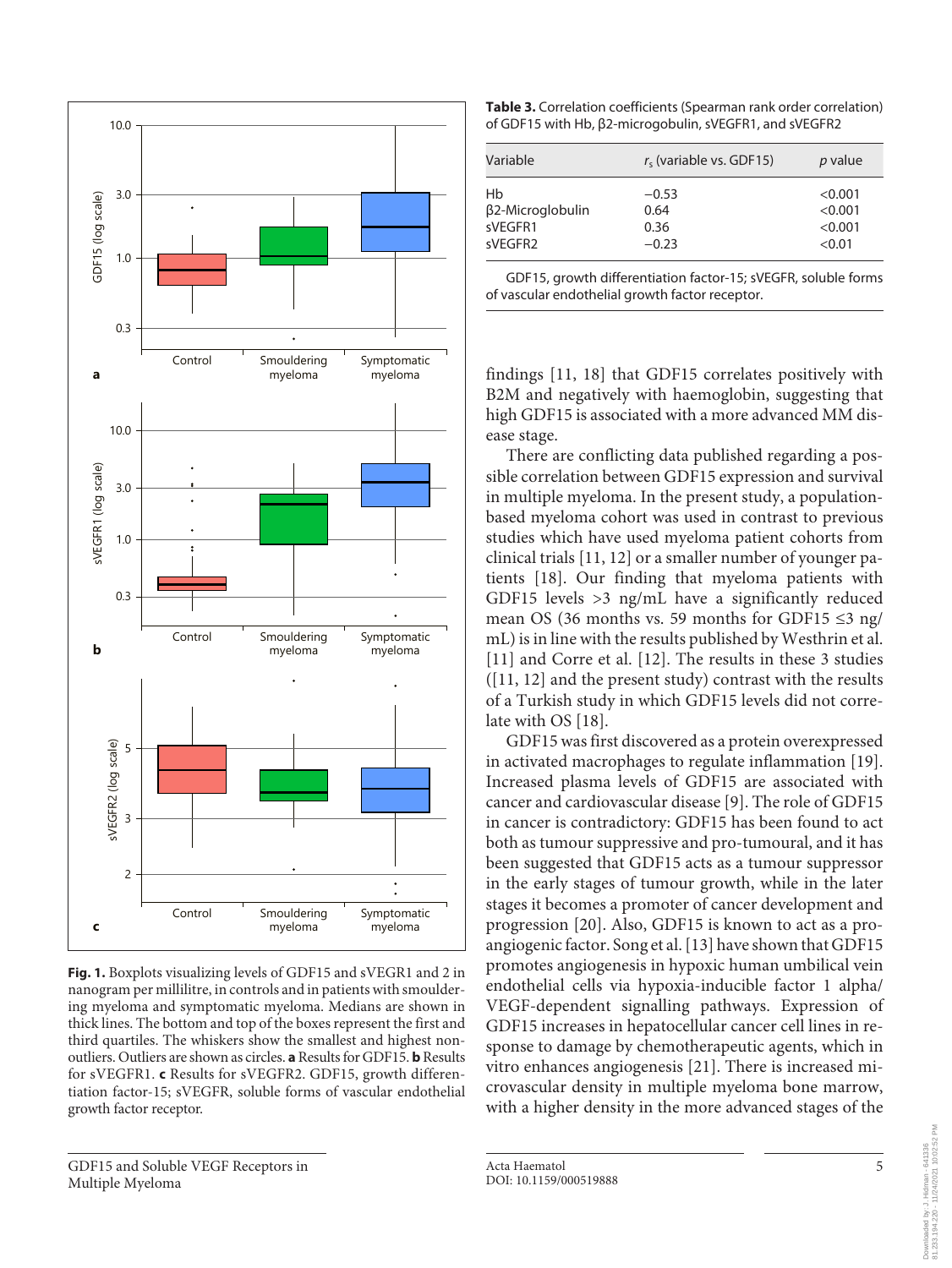

**Fig. 2.** Kaplan-Meier curves illustrating the difference in overall survival in patients with GDF15 levels >3 ng/mL in comparison with those with GDF15 levels ≤3 ng/mL (**a**) and in patients with smouldering myeloma in comparison with those with symptomatic disease (**b**). GDF15, growth differentiation factor-15.

disease [\[3\]](#page-6-2). This suggests an important role for angiogenesis in myeloma progression.

We found increased plasma levels of sVEGFR1 in patients with MM, in comparison with patients with sMM and controls. These results may seem contradictory, as sVEGFR1 is commonly regarded as a decoy receptor for VEGF-A, hence acting as an antiangiogenic agent. For example, sVEGFR1 is known to maintain corneal avascularity [\[22](#page-6-1)]. A study using murine embryonic stem cells with targeted disruption of the VEGF receptor 1 encoding gene, flt-1, revealed that this receptor is an important player in modulating early vascular development and vessel formation. In Flt-1 −/− embryos, endothelial cell proliferation is increased, and there is an abnormal vessel branching [[2](#page-6-1)[3](#page-6-2)]. Reintroducing sVEGFR1 to this phenotype normalizes vascularization. In one study, when the transmembrane form of VEGFR1 was reintroduced, endothelial proliferation was restored, with no reduction in vessel branching [[2](#page-6-1)[4\]](#page-6-3). Soluble VEGFR1, released from endothelial cells adjacent to vascular sprouts, is proposed to act as a guide for vascular sprouting by binding VEGF on the one side of the sprout, hence creating a VEGF-rich corridor, for the sprouting vessel on the other side, guiding it in the proper direction [[2](#page-6-1)[5](#page-6-4)]. Huh et al. [\[2](#page-6-1)[6\]](#page-6-5) have shown that GDF15 is expressed by malignant melanoma tumour cells, which promotes tumour growth by increasing angiogenesis, and that increased levels of VEGF further enhance angiogenesis. We therefore hypothesize that an increased local concentration of GDF15 and sVEGFR1 stimulates capillary growth, which results in the increased bone marrow microvascular density observed in multiple myeloma. Accordingly, the increased plasma levels of GDF15 and sVEGFR1 we observed in patients with multiple myeloma probably reflect a high bone marrow concentration of these two proangiogenic molecules. B2M correlates positively with multiple myeloma disease stage [[1](#page-6-0)[4](#page-6-3), [1](#page-6-0)[6\]](#page-6-5). Our finding that there is a positive correlation between B2M and sVEGFR1 levels suggests that elevated levels of sVEGFR1 are associated with a more advanced stage of the disease.

A previous study has shown that renal lymphangiogenesis is enhanced in patients with multiple myeloma [\[4\]](#page-6-3). Lymphangiogenesis, which is an important factor in tumour progression, is induced by VEGF-C binding to its transmembrane receptor VEGFR3. The receptor VEGFR2 exists in a soluble form, which is a result of alterative splicing. Soluble VEGFR2 is known to bind VEGF-C, thus inhibiting VEGF-C/VEGFR3-mediated signalling, which leads to decreased lymphatic endothelial cell proliferation [[7,](#page-6-6) [2](#page-6-1)[7](#page-6-6)]. Shibata et al. [[2](#page-6-1)[8\]](#page-6-7) have shown that gene therapy with a vector expressing sVEGFR2 suppresses tumour growth and lymph node metastasis in a murine breast cancer model. Another study has shown that sVEGFR2 is downregulated in metastatic neuroblastoma [\[2](#page-6-1)[9](#page-6-8)]. In this study, we found that patients with MM have lower mean plasma levels of sVEGFR2 in comparison with controls, which can possibly explain the enhanced renal lymphangiogenesis seen in multiple myeloma. Medinger et al. [[30](#page-6-2)] found that serum levels of sVEGFR2 in patients with multiple myeloma treated with immunomodulatory drugs, such as thalidomide and lenalidomide, significantly increased in responders, compared with non-responders. However, there are few studies published on lymphangiogenesis in multiple myeloma, and we currently do not know what role decreased sVEGFR2 expression plays in pathogenesis and progression of the disease.

The mechanisms by which GDF15 stimulates angiogenesis are to date not fully understood. We propose that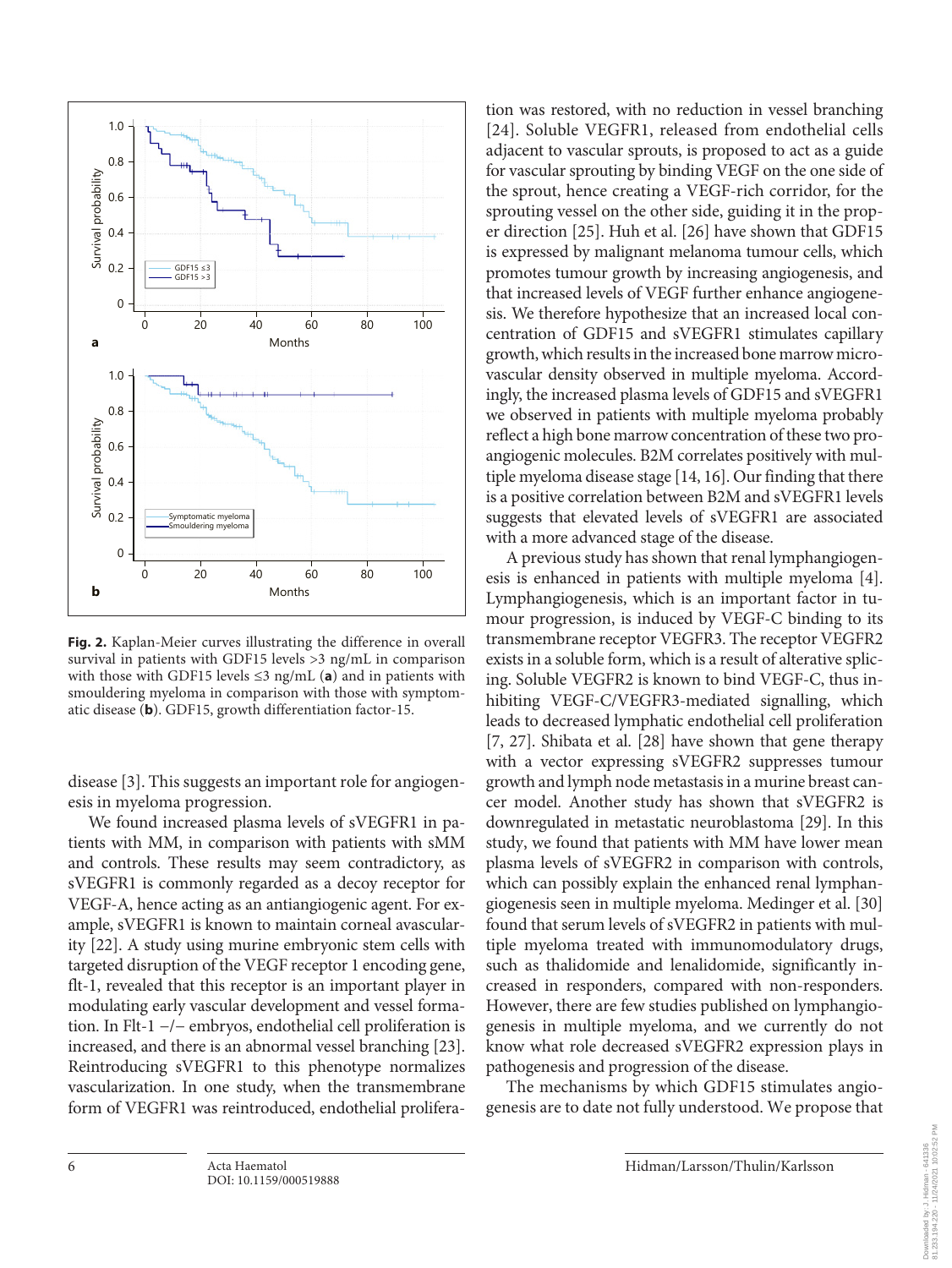the increased levels of GDF15 seen in patients with multiple myeloma stimulate angiogenesis and lymphangiogenesis by modulating levels of sVEGFR1 and 2. Our finding that elevated levels of GDF15 and sVEGFR1 are early events in myeloma progression is a novel contribution to the myeloma research literature.

## **Statement of Ethics**

The research was conducted ethically in accordance with the World Medical Association Declaration of Helsinki. Written informed consent was obtained from all study participants. This study was approved by the Research Ethics Committee of Uppsala University (Epn 2010/98, 2014/233, and Ups 01-367).

## **Conflict of Interest Statement**

The authors have no conflicts of interest to declare.

#### **References**

- <span id="page-6-0"></span>[1](#page-0-0) Kazandjian D. Multiple myeloma epidemiology and survival: a unique malignancy. [Semin](https://www.karger.com/Article/FullText/519888?ref=1#ref1) [Oncol.](https://www.karger.com/Article/FullText/519888?ref=1#ref1) 2016;43:676–81.
- <span id="page-6-1"></span>[2](#page-1-0) Rajkumar SV. Multiple myeloma: 2020 update on diagnosis, risk-stratification and management. [Am J Hematol](https://www.karger.com/Article/FullText/519888?ref=2#ref2). 2020;95:548– 67.
- <span id="page-6-2"></span>[3](#page-1-1) Alexandrakis MG, Passam FJ, Ganotakis E, Dafnis E, Dambaki C, Konsolas J, et al. Bone marrow microvascular density and angiogenic growth factors in multiple myeloma. [Clin](https://www.karger.com/Article/FullText/519888?ref=3#ref3) [Chem Lab Med.](https://www.karger.com/Article/FullText/519888?ref=3#ref3) 2004;42(10):1122–6.
- <span id="page-6-3"></span>[4](#page-1-2) Zimmer JK, Dahdal S, Mühlfeld C, Bergmann IP, Gugger M, Huynh-Do U. Lymphangiogenesis is upregulated in kidneys of patients with multiple myeloma. [Anat Rec](https://www.karger.com/Article/FullText/519888?ref=4#ref4). 2010;293: 1497–505.
- <span id="page-6-4"></span>[5](#page-1-3) Apte RS, Chen DS, Ferrara N. VEGF in signaling and disease: beyond discovery and development. [Cell](https://www.karger.com/Article/FullText/519888?ref=5#ref5). 2019;176:1248–64.
- <span id="page-6-5"></span>[6](#page-1-4) Stacker SA, Williams SP, Karnezis T, Shayan R, Fox SB, Achen MG. Lymphangiogenesis and lymphatic vessel remodelling in cancer. [Nat Rev Cancer](https://www.karger.com/Article/FullText/519888?ref=6#ref6). 2014;14:159–72.
- <span id="page-6-6"></span>[7](#page-1-4) Bowler E, Oltean S. Alternative splicing in angiogenesis. [Int J Mol Sci](https://www.karger.com/Article/FullText/519888?ref=7#ref7). 2019;20(9):2067.
- <span id="page-6-7"></span>[8](#page-1-5) Kumar S, Witzig TE, Timm M, Haug J, Wellik L, Fonseca R, et al. Expression of VEGF and its receptors by myeloma cells. [Leukemia](https://www.karger.com/Article/FullText/519888?ref=8#ref8). 2003;17:2025–31.
- <span id="page-6-8"></span>[9](#page-1-6) Corre J, Hébraud B, Bourin P. Concise review: growth differentiation factor 15 in pathology–a clinical role? [Stem Cells Transl Med](https://www.karger.com/Article/FullText/519888?ref=9#ref9). 2013;2:946–52.
- [10](#page-1-7) Ha G, De Torres F, Arouche N, Benzoubir N, Ferratge S, Hatem E, et al. GDF15 secreted by senescent endothelial cells improves vascular

progenitor cell functions. [PLoS One](https://www.karger.com/Article/FullText/519888?ref=10#ref10). 2019; 14(5):e0216602.

- [11](#page-1-8) Westhrin M, Moen SH, Holien T, Kærsgaard Mylin A, Heickendorff L, Olsen OE, et al. Growth differentiaton factor 15 (GDF15) promotes osteoclast differentiation and inhibits osteoblast differentiation and high serum GDF15 levels are associated with multiple myeloma bone disease. [Haematologica](https://www.karger.com/Article/FullText/519888?ref=11#ref11). 2015;100:e511–4.
- [12](#page-1-8) Corre J, Labat E, Espagnolle N, Hébraud B, Avet-Loiseau H, Roussel M, et al. Bioactivity and prognostic significance of growth differentiation factor GDF 15 secreted by bone marrow mesenchymal stem cells in multiple myeloma. [Cancer Res](https://www.karger.com/Article/FullText/519888?ref=12#ref12). 2012;72(6):1395–406.
- [13](#page-1-9) Song H, Yin D, Liu Z. GDF-15 promotes angiogenesis through modulating p53/HIF-1α signaling pathway in hypoxic human umbilical vein endothelial cells. [Mol Biol Rep.](https://www.karger.com/Article/FullText/519888?ref=13#ref13) 2012; 39:4017–22.
- [14](#page-1-10) Rajkumar SV, Dimopoulos MA, Palumbo A, Blade J, Merlini G, Mateos M, et al. International Myeloma Working Group updated criteria for the diagnosis of multiple myeloma. [Lancet Oncol](https://www.karger.com/Article/FullText/519888?ref=14#ref14). 2014;15:e538–548.
- [15](#page-1-11) Greipp PR, San Miguel J, Durie BGM, Crowley JJ, Barlogie B, Bladé J, et al. International staging system for multiple myeloma. [J Clin](https://www.karger.com/Article/FullText/519888?ref=15#ref15) [Oncol](https://www.karger.com/Article/FullText/519888?ref=15#ref15). 2005;23(15):3412–20.
- [16](#page-1-12) Palumbo A, Avet-Loiseau H, Olivia S, Lokhorst HM, Goldschmidt H, Rosinol L, et al. Revised international staging system for multiple myeloma: a report from International Myeloma Working Group. [J Clin Oncol.](https://www.karger.com/Article/FullText/519888?ref=16#ref16) 2015;33(26):2863–9.
- [17](#page-2-0) Thulin M. [Modern statistics with R. Eos Chas](https://www.karger.com/Article/FullText/519888?ref=17#ref17)[ma Press](https://www.karger.com/Article/FullText/519888?ref=17#ref17); 2021. ISBN 9789152701515.

#### **Funding Sources**

This study was supported by grants from the Swedish Government (National Agreement on Medical Education and Research) and from the Västmanland County Cancer Research Fund (Västmanlands Cancerfond).

#### **Author Contributions**

A.L. and T.K. designed the study. A.L., J.H., and T.K. analysed the data and wrote the manuscript. M.T. performed the statistical analyses. All authors revised the manuscript and gave final approval for submission.

#### **Data Availability Statement**

All data generated or analysed during this study are included in this article. Further enquiries can be directed to the corresponding author.

- [18](#page-3-0) Tarkun P, Atesoglu EB, Mehtap O, Muscul MM, Hacihanefioglu A. Serum growth differentiation factor 15 levels in newly diagnosed multiple myeloma patients. [Acta Haematol.](https://www.karger.com/Article/FullText/519888?ref=18#ref18) 2014;131:173–8.
- [19](#page-4-0) Botcoov MR, Bauskin AR, Valenzuela SM, Moore AG, Bansal M, Yan He X, et al. MIC-1, a novel macrophage inhibitory cytokine, is a divergent member of the TGFβ-superfamily. [Proc Natl Acad Sci](https://www.karger.com/Article/FullText/519888?ref=19#ref19). 1997;94:11514–9.
- [20](#page-4-1) Eling TE, Baek SJ, Shim M, Ho Lee C. NSAID activated gene (NAG-1), a modulator of tumorigenesis. [J Biochem Mol Biol.](https://www.karger.com/Article/FullText/519888?ref=20#ref20) 2006;39:649–55.
- [21](#page-4-2) Dong G, Zheng Q, Ma M, Wu S, Zhang R, Yao R, et al. Angiogenesis enhanced by treatment damage to hepatocellular carcinoma through the release of GDF15. [Cancer Med.](https://www.karger.com/Article/FullText/519888?ref=21#ref21) 2018;7(3): 820–30.
- 22 Ambati BK, Nozaki M, Singh N, Takeda A, Jani PD, Suthar T, et al. Corneal avascularity is due to soluble VEGF receptor-1. [Nature.](https://www.karger.com/Article/FullText/519888?ref=22#ref22) 2006;443(26):993–7.
- 23 Kearney JB, Ambler CA, Monaco KA, Johnson N, Rapoport RG, Bautch VL. Vascular endothelial growth factor receptor Flt-1 negatively regulates developmental blood vessel formation by modulating endothelial cell division. [Blood](https://www.karger.com/Article/FullText/519888?ref=23#ref23). 2002;99(7):2397–407.
- 24 Kappas NC, Zeng G, Chappell JC, Kearney JB, Hazarika S, Kallianos KG, et al. The VEGF receptor Flt-1 spatially modulates Flk-1 signaling and blood vessel branching. [J Cell Biol.](https://www.karger.com/Article/FullText/519888?ref=24#ref24) 2008;181(5):847–58.
- 25 Chappell JC, Taylor SM, Ferrara N, Bautch VL. Local guidance of emerging vessel sprouts requires soluble Flt-1 (VEGFR-1). [Dev Cell.](https://www.karger.com/Article/FullText/519888?ref=25#ref25) 2009;17(3):377–86.

GDF15 and Soluble VEGF Receptors in Multiple Myeloma